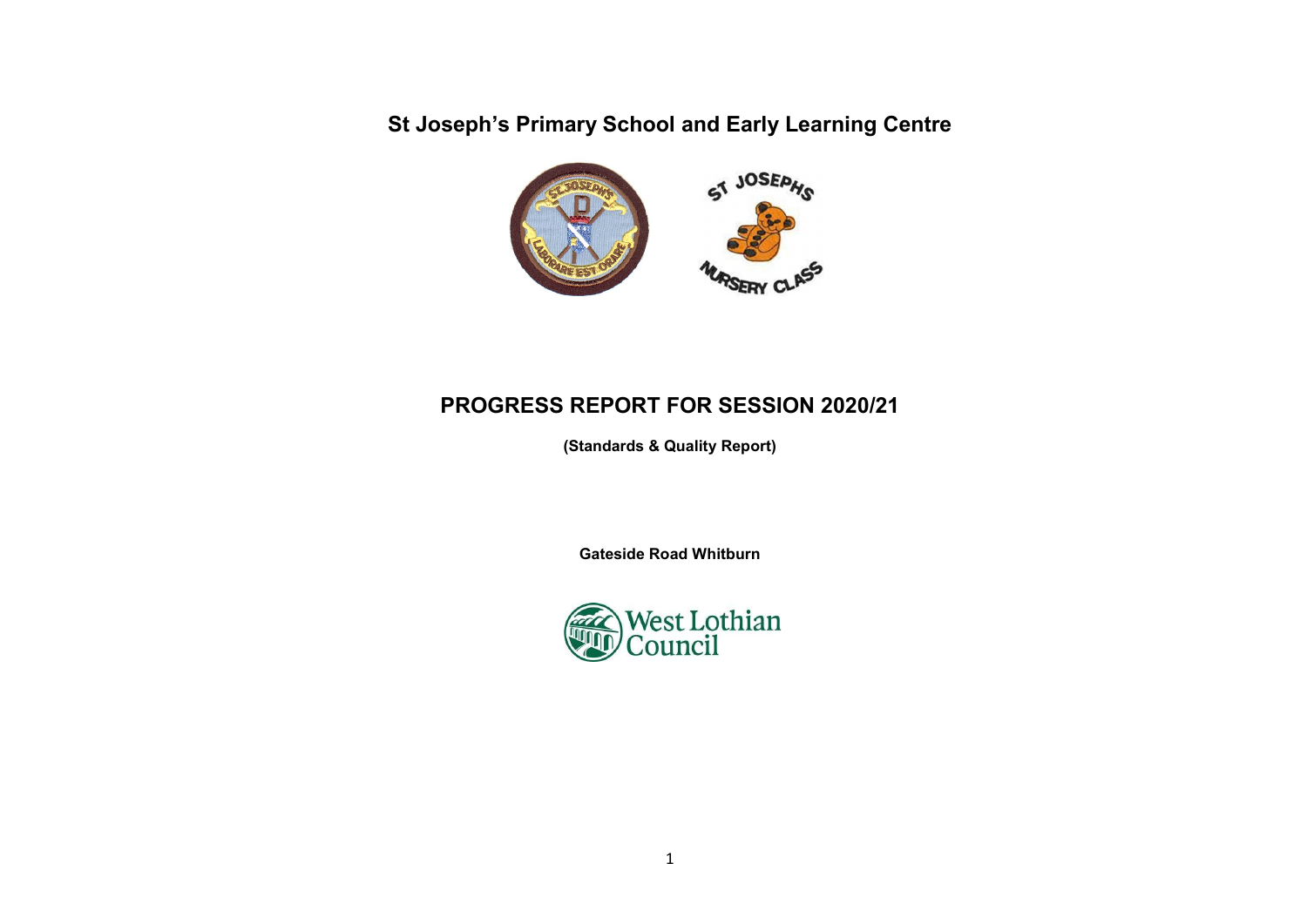## ABOUT OUR SCHOOL

In St Joseph's Primary the work of the school is underpinned by our shared values Justice, Hope and Love. We work in a community of faith and respect, where every member has the opportunity to engage in rich, appropriately challenging learning opportunities. Our curriculum rationale is used to inform decisions about the design of our curriculum and is based on the unique context of our community. We have a culture of high aspirations for our children and encourage them to Dream, Believe, Endeavour and Achieve by involving them in the creation of learning opportunities, designed to support inclusion and encourage wider achievement. Children at all levels are given opportunities to assume leadership roles through participation in the 7 Habits of Success underpinned by the Leader in Me philosophy. Our learning experiences-

- \* Are designed to provide support and challenge to ensure all pupils can become agile learners
- $\div$  Encourage activities for all children to develop creativity and curiosity.
- Offer wider achievement opportunities for all pupils
- ❖ Engage our parent body.
- Provide all pupils with opportunities to assume leadership roles in a variety of contexts to develop agency. Our House System is linked to UN Global Citizenship Goals which allow all children to be involved in the school decision making process.
- $\div$  Promote links with our local community and partners.

#buildingbrightfutures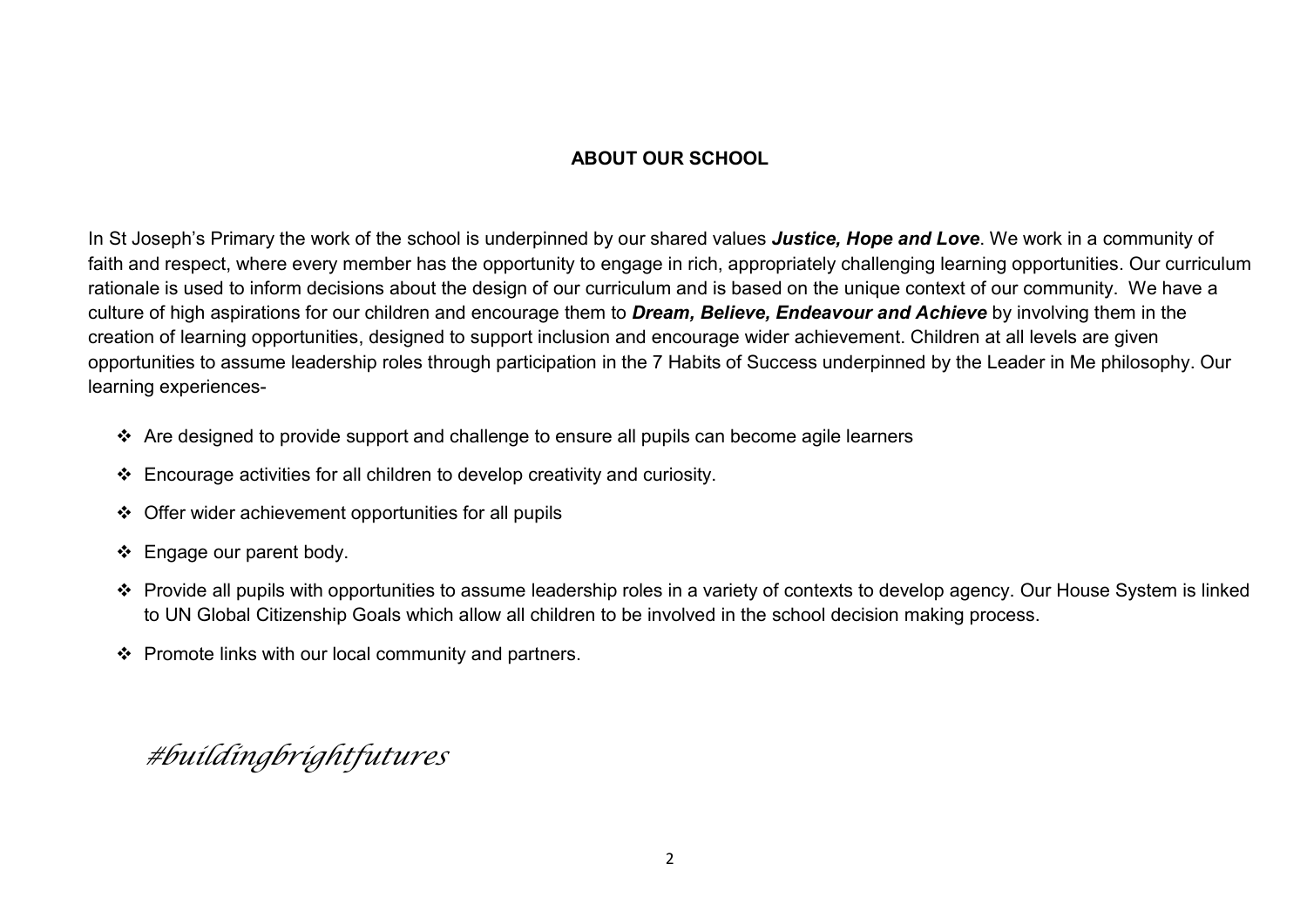### IMPROVEMENT PRIORITIES

Our improvement priorities are always based on the national priorities in the National Improvement Framework (NIF). Below we have indicated what progress we made with these priorities in Session 2020/21 and what the impact has been. Our report recognises that we entered a period of school closures in January 2021, and therefore our report takes account of this interruption to in school learning but will also reference any significant steps taken during the period of remote learning. Our future improvement priorities will be identified in our school's recovery improvement plan, which will respond the national and local advice on the reopening of schools.

We have shown which NIF driver for improvement we used – you can find out more about the National Improvement Framework and drivers at https://www.npfs.org.uk/wp-content/uploads/2016/01/NPFS\_NIF\_E-1.pdf.

We have also evaluated our overall provision using quality indicators (QIs) in How Good is our School? 4 (HGIOS? 4) and How Good is Our Early learning and Childcare? (HGIOELC?) which are key aspects of the Scottish approach to self-evaluation and school improvement.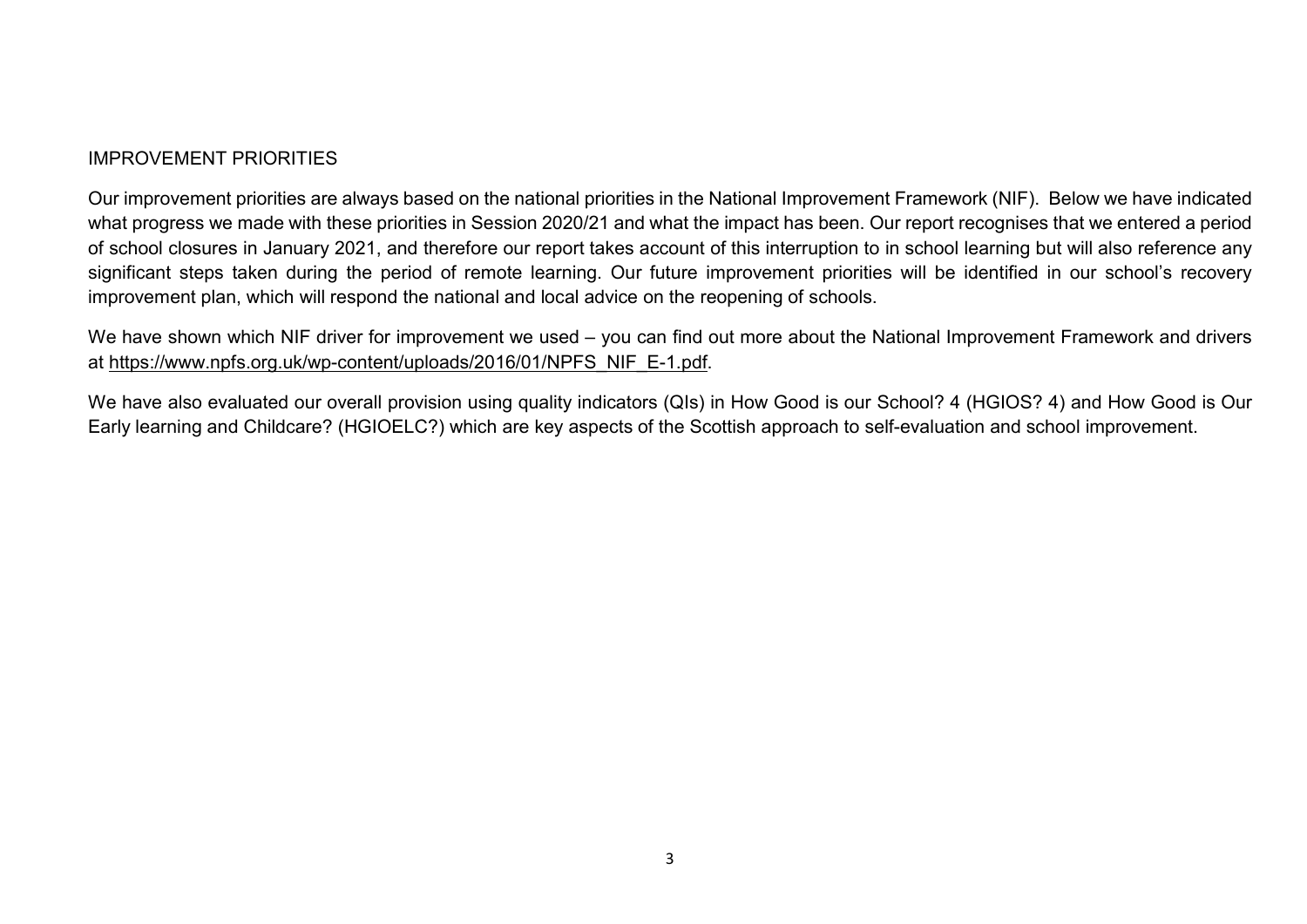| <b>PRIORITY</b>                                                                                                                                                                                                                                                                                                                                      | <b>HOW DID WE DO?</b>                                                                                                                                                                                                                                                                                                                                                                                                                                                                                                                                                                                                                                                                                                                                                                                                                                                                                                                                                                                                                                                                                                                                                                                                                                                                                                                                                                                                                                                                                                                                                                                                                                                                                                                                                                                                                                                                                                                                                                                                                                                                                                                                                                                                                                                                                                                             |  |
|------------------------------------------------------------------------------------------------------------------------------------------------------------------------------------------------------------------------------------------------------------------------------------------------------------------------------------------------------|---------------------------------------------------------------------------------------------------------------------------------------------------------------------------------------------------------------------------------------------------------------------------------------------------------------------------------------------------------------------------------------------------------------------------------------------------------------------------------------------------------------------------------------------------------------------------------------------------------------------------------------------------------------------------------------------------------------------------------------------------------------------------------------------------------------------------------------------------------------------------------------------------------------------------------------------------------------------------------------------------------------------------------------------------------------------------------------------------------------------------------------------------------------------------------------------------------------------------------------------------------------------------------------------------------------------------------------------------------------------------------------------------------------------------------------------------------------------------------------------------------------------------------------------------------------------------------------------------------------------------------------------------------------------------------------------------------------------------------------------------------------------------------------------------------------------------------------------------------------------------------------------------------------------------------------------------------------------------------------------------------------------------------------------------------------------------------------------------------------------------------------------------------------------------------------------------------------------------------------------------------------------------------------------------------------------------------------------------|--|
| $\overline{1}$ .                                                                                                                                                                                                                                                                                                                                     | We have made good progress.                                                                                                                                                                                                                                                                                                                                                                                                                                                                                                                                                                                                                                                                                                                                                                                                                                                                                                                                                                                                                                                                                                                                                                                                                                                                                                                                                                                                                                                                                                                                                                                                                                                                                                                                                                                                                                                                                                                                                                                                                                                                                                                                                                                                                                                                                                                       |  |
| To raise attainment,<br>especially in literacy and<br>numeracy<br>Our measurable outcome<br>for session 2020/21 was to<br>achieve a 1% increase in<br>attainment in all deciles.<br>NIF Driver(s):<br>1School leadership<br>2Teacher professionalism<br>4 Assessment of children's<br>progress<br>5, school improvement<br>6 Performance information | What did we do?<br>WL Literacy and Numeracy Recovery plans were implemented across all stages of the school. Curriculum focus was on Literacy,<br>Numeracy and HWB in response to gaps and reduced engagement identified by data.<br>Data indicated a slight dip in attainment in Talking and Listening which was impacting on the overall attainment of Literacy at Early<br>Level. Strategies were put in place to support the acquisition of English vocabulary in the focus group to address this over time.<br>The Literacy and Numeracy School Improvement Groups (SIGs) carried out analysis of data to indicate areas where pupils had<br>gaps in their knowledge, punctuation and grammar in Literacy and shape and information handling in Numeracy/ Mathematics<br>were identified. Whole school focus weeks were introduced to plan and implement projects to ensure consistent approaches to<br>learning and teaching pedagogy and use of progression pathways. Whole school moderation of work was carried out using<br>benchmarks.<br>PM writing training for staff took place and new resources were purchased to support development of this area of Literacy.<br>A room was converted into a library and new resources sourced for fiction and non-fiction sections. A digital library scanning and<br>tracking system, Reading Cloud, was set up.<br>Class libraries were refreshed. Each classroom will have a Reading Cloud tracking system to monitor individual reading progress<br>and choice of genre.<br>Analysis of engagement and attainment trackers in second level indicated less than predicted progress for some able pupils in<br>Reading. Learning conversations with SMT for target groups were introduced to discuss the link between low engagement during<br>school closure and lower than expected progress.<br>Whole school introduction of digital library resource, Myon, allowed pupils to have access to a library at school and at home. Staff<br>are able to track pupil engagement in reading and discuss this with the pupils<br>Learning conversations with class teachers have been built into the school calendar for next session.<br>For Attainment Level 2 pupils, focused learning plans have been created in response to data from SNSA and GL<br>.<br>Evidence indicates the impact is: |  |
|                                                                                                                                                                                                                                                                                                                                                      | Learners in Early level demonstrate increased attainment in Reading, Writing, Numeracy and Mathematics to above stretch aim<br>target of 85%. Data trackers illustrate some improvement in Talking and Listening, however progress was impacted by school<br>closures and working in bubbles. Strategies are in place to continue improvement activities for Talking and Listening in a target<br>group next session.<br>Learners in the First level have made gains in attainment in Writing and maintained attainment levels in Mathematics.                                                                                                                                                                                                                                                                                                                                                                                                                                                                                                                                                                                                                                                                                                                                                                                                                                                                                                                                                                                                                                                                                                                                                                                                                                                                                                                                                                                                                                                                                                                                                                                                                                                                                                                                                                                                    |  |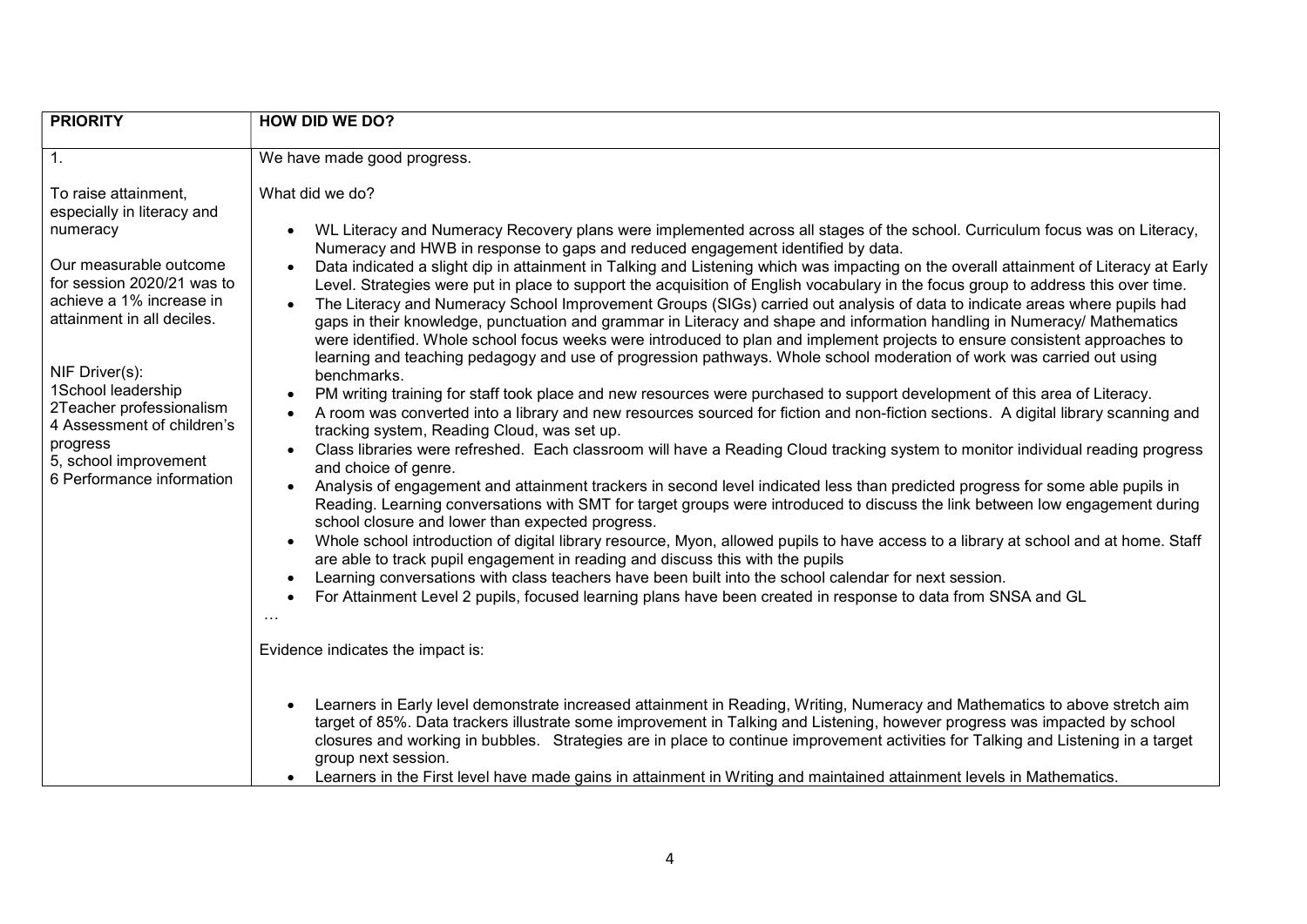|                                                           | Data indicates a slight drop in attainment in other aspects of Literacy and in Numeracy but have maintained the stretch aim of 85%<br>achievement. Areas of focus have been identified as reading comprehension, narrative and non-narrative, punctuation and<br>grammar in Literacy and inverse operations, problem solving, shape and odd/ even numbers in Mathematics.<br>Learners at second level have maintained attainment levels in reading and have increased attainment levels for all other aspects<br>of literacy, numeracy and mathematics. All are higher than the stretch aim of 85%<br>Maths Recovery has been introduced across the school, however progress has been impacted by school closure and will be in<br>place for targeted pupils, next session<br>1st Class at Number impacted positively on the confidence and attainment of pupils in P3 who did not have secure foundations in<br>number and will continue next session.<br>Early Level pupils participated in Number Through Stories session with RIC Numeracy Officers to embed early number concepts<br>79.25 % of parents indicated in Ethos survey, that the school is doing well to ensure their child's learning is progressing well and<br>88.03% of children have indicated that the school does well in making sure they are progressing well in their school work. |
|-----------------------------------------------------------|--------------------------------------------------------------------------------------------------------------------------------------------------------------------------------------------------------------------------------------------------------------------------------------------------------------------------------------------------------------------------------------------------------------------------------------------------------------------------------------------------------------------------------------------------------------------------------------------------------------------------------------------------------------------------------------------------------------------------------------------------------------------------------------------------------------------------------------------------------------------------------------------------------------------------------------------------------------------------------------------------------------------------------------------------------------------------------------------------------------------------------------------------------------------------------------------------------------------------------------------------------------------------------------------------------------------------------------------------------------|
| <b>ELC</b>                                                | Literacy                                                                                                                                                                                                                                                                                                                                                                                                                                                                                                                                                                                                                                                                                                                                                                                                                                                                                                                                                                                                                                                                                                                                                                                                                                                                                                                                                     |
| To raise attainment,<br>especially in literacy and        | Good progress has been made in raising attainment in literacy and numeracy this session.                                                                                                                                                                                                                                                                                                                                                                                                                                                                                                                                                                                                                                                                                                                                                                                                                                                                                                                                                                                                                                                                                                                                                                                                                                                                     |
| numeracy                                                  | What did we do and how did it impact on learners?                                                                                                                                                                                                                                                                                                                                                                                                                                                                                                                                                                                                                                                                                                                                                                                                                                                                                                                                                                                                                                                                                                                                                                                                                                                                                                            |
|                                                           | Our focus was on developing a Literacy and Numeracy rich learning environment indoors and outdoors. This has resulted in<br>78.26% of our children achieving well. This is a particular success as many of our pupils are bilingual.<br>Trackers indicated a dip in attainment in rhyme and syllabification. Staff engaged in training with staff from the Literacy base and<br>strategies to develop this were put in place. ELC data for Language and Communication on the N5 Tracker now indicates that<br>Syllabification of known vocabulary is an area of strength with 78.26% of pupils on track. Rhyme will remain an area of focus next<br>session.<br>• 82.16% of our children can introduce a storyline into their play which has been a focus area this session.                                                                                                                                                                                                                                                                                                                                                                                                                                                                                                                                                                                 |
|                                                           | Numeracy                                                                                                                                                                                                                                                                                                                                                                                                                                                                                                                                                                                                                                                                                                                                                                                                                                                                                                                                                                                                                                                                                                                                                                                                                                                                                                                                                     |
|                                                           | Numeracy data indicates 78.26% of our children have demonstrated that they can sort and match with their own criteria and can<br>share their success with others.                                                                                                                                                                                                                                                                                                                                                                                                                                                                                                                                                                                                                                                                                                                                                                                                                                                                                                                                                                                                                                                                                                                                                                                            |
|                                                           | 52% of our children have a better understanding of positional language in mathematical context and this focus will continue next<br>session.                                                                                                                                                                                                                                                                                                                                                                                                                                                                                                                                                                                                                                                                                                                                                                                                                                                                                                                                                                                                                                                                                                                                                                                                                 |
| 2.                                                        | We have made very good progress                                                                                                                                                                                                                                                                                                                                                                                                                                                                                                                                                                                                                                                                                                                                                                                                                                                                                                                                                                                                                                                                                                                                                                                                                                                                                                                              |
| To close the attainment gap<br>between the most and least | What did we do?                                                                                                                                                                                                                                                                                                                                                                                                                                                                                                                                                                                                                                                                                                                                                                                                                                                                                                                                                                                                                                                                                                                                                                                                                                                                                                                                              |
| disadvantaged children                                    | The school identified Digital Learning as a priority and have been working through a digital strategy in recent years. Initially, we<br>sought to ensure high quality teaching resources and now have Promethean panels in every classroom.<br>We have enhanced our range and number of devices available to staff and pupils to promote flexible learning opportunities.                                                                                                                                                                                                                                                                                                                                                                                                                                                                                                                                                                                                                                                                                                                                                                                                                                                                                                                                                                                    |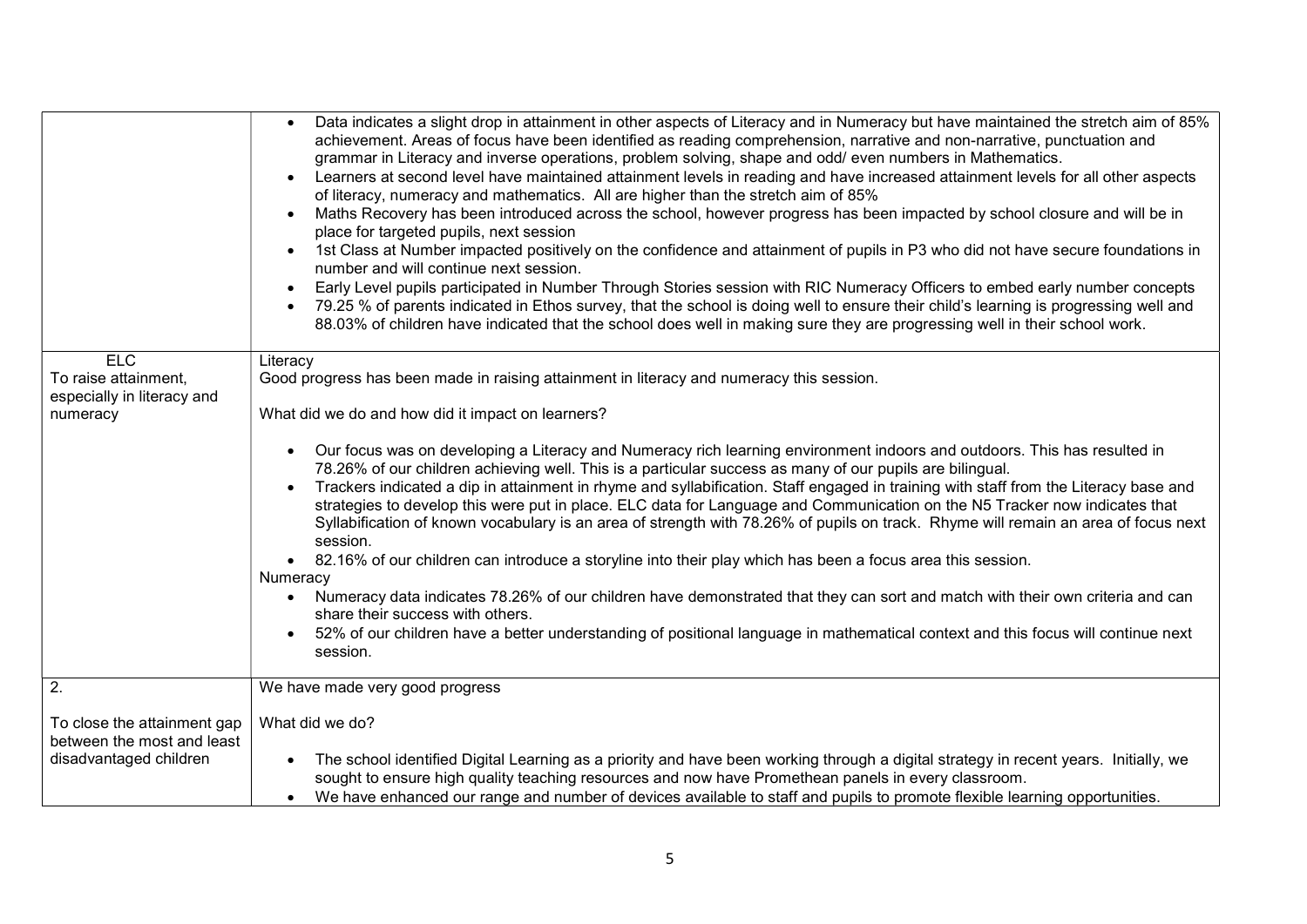| Our measurable outcome                            | We have Anywhere, Anytime Learning in place to allow pupils to bring devices to school.                                                                             |
|---------------------------------------------------|---------------------------------------------------------------------------------------------------------------------------------------------------------------------|
| for session 2020/21 was to                        | This highlighted issues of equity of connectivity and availability of devices at home and this became a focus of closing the gap                                    |
| was to have a 1%                                  | between the most and least disadvantaged children.                                                                                                                  |
| improvement in attainment                         | Immediately prior to the first school closure, issues of confidence in the use of digital platforms were raised by staff and pupils.                                |
| in focus groups                                   | Training opportunities were created to develop staff and pupil skill base and confidence in the use of digital platforms and                                        |
|                                                   | resources.                                                                                                                                                          |
|                                                   | A development post for digital learning was created and a cluster network created to support staff in the use of digital platforms.                                 |
| NIF Driver(s):                                    | Cluster training was organised to upskill staff using the WLC Digital academy resources, Seesaw and TEAMS.                                                          |
| 3 parental engagement<br>4 assessment of progress | Greater connections between learning in school and at home were formed, developing agile learning which could continue during<br>a variety of home/school contexts. |
| 6 performance information                         | A wide range of digital resources were purchased, including, Myon digital library, Accelerated Reading, IDL platform, Sumdog,                                       |
|                                                   | Education City, Tig-Tag Science, Languagenut, Charanga Music, Clicker 8, Reading Cloud and an online Library System.                                                |
|                                                   | Staff and pupils engaged with WLC Sways of Learning and WLC STEM sessions.                                                                                          |
|                                                   |                                                                                                                                                                     |
|                                                   | Evidence indicates that the use of Pupil Equity Funding has had the following impact on learners:                                                                   |
|                                                   |                                                                                                                                                                     |
|                                                   | Learners are all able to access digital devices and resources at home and in school.                                                                                |
|                                                   | Learners have significantly increased digital skills levels and demonstrate greater confidence in the use of devices and digital<br>resources                       |
|                                                   | Learners can confidently demonstrate agile learning by utilising devices as they deem appropriate to further develop their                                          |
|                                                   | knowledge about subject matter and are independently able to transfer skills across learning. They are beginning work in one                                        |
|                                                   | context and continuing it in another.                                                                                                                               |
|                                                   | Learners have demonstrated increased engagement in STEM and technology activities through participation in Edina Trust funded                                       |
|                                                   | projects, e.g. Electricity.                                                                                                                                         |
| ELC                                               | We have made very good progress in the development of our environment to enhance learning through purposeful play experiences to                                    |
| To close the opportunity                          | close the opportunity gap between our most and least deprived children.                                                                                             |
| gap between the most and                          |                                                                                                                                                                     |
| least disadvantaged                               | What did we do and how did it impact on learners?                                                                                                                   |
| children                                          |                                                                                                                                                                     |
|                                                   | We engaged pupils in the development of our outdoor learning areas. These have been enhanced by the addition of partitions to                                       |
|                                                   | zone areas for small world play.                                                                                                                                    |
|                                                   | Literacy and Numeracy areas have been developed to include a Literacy Hut and Mathematical areas with environmental print in                                        |
|                                                   | place for bilingual children.                                                                                                                                       |
|                                                   | A new mud kitchen has been added to the outdoor area.                                                                                                               |
|                                                   | A new construction zone has been established.                                                                                                                       |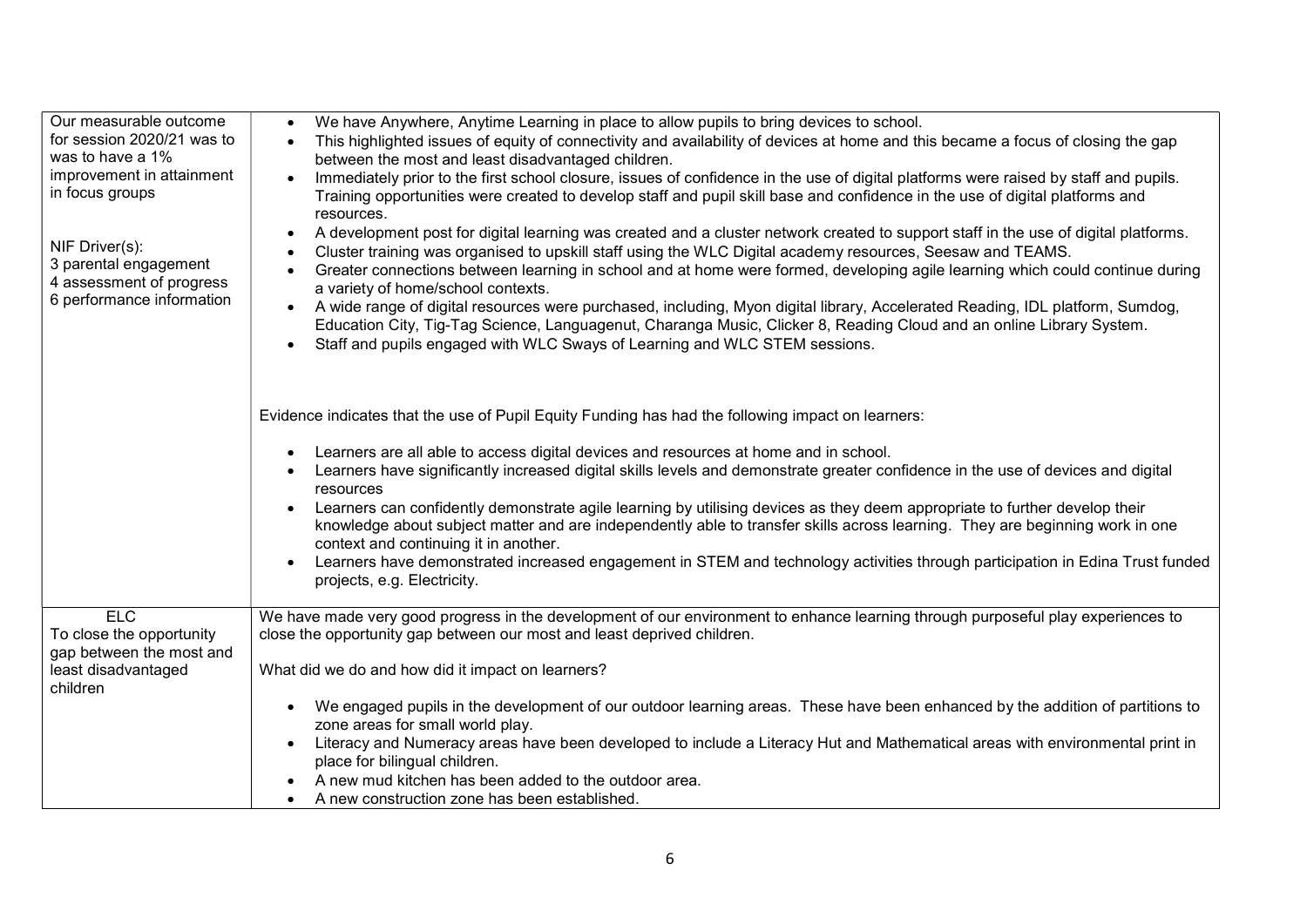| Areas for planting and growing have been created.<br>$\bullet$<br>A music zone, stage and climbing frame have been set up.<br>$\bullet$<br>All of these new areas and resources have encouraged the children to play outdoors and engage in more purposeful play.<br>$\bullet$<br>Each staff member has responsibility to lead improvement in a particular curricular area.<br>$\bullet$<br>A grant has been secured to purchase new outdoor, all weather wear for every child to ensure equity of participation.<br>Bilingual books have been sourced to encourage children to see and hear their own language.<br>$\bullet$ |
|-------------------------------------------------------------------------------------------------------------------------------------------------------------------------------------------------------------------------------------------------------------------------------------------------------------------------------------------------------------------------------------------------------------------------------------------------------------------------------------------------------------------------------------------------------------------------------------------------------------------------------|
| <b>Parental Engagement</b>                                                                                                                                                                                                                                                                                                                                                                                                                                                                                                                                                                                                    |
| We have engaged with Save the Children to complete staff training in Connected Families and will have phase 2 as a major<br>$\bullet$<br>development focus next session.                                                                                                                                                                                                                                                                                                                                                                                                                                                      |
| Parents have reported feeling very informed and connected with their child's learning through the Virtual Classroom, Learners'<br>Journals and ELC Sways.                                                                                                                                                                                                                                                                                                                                                                                                                                                                     |
| An enhanced transition programme has been established to support the child's journey from ELC to P1.<br>Enhanced visits have<br>$\bullet$<br>taken place to the P1 classrooms, dining room and gym hall to build confidence in our anxious children.                                                                                                                                                                                                                                                                                                                                                                          |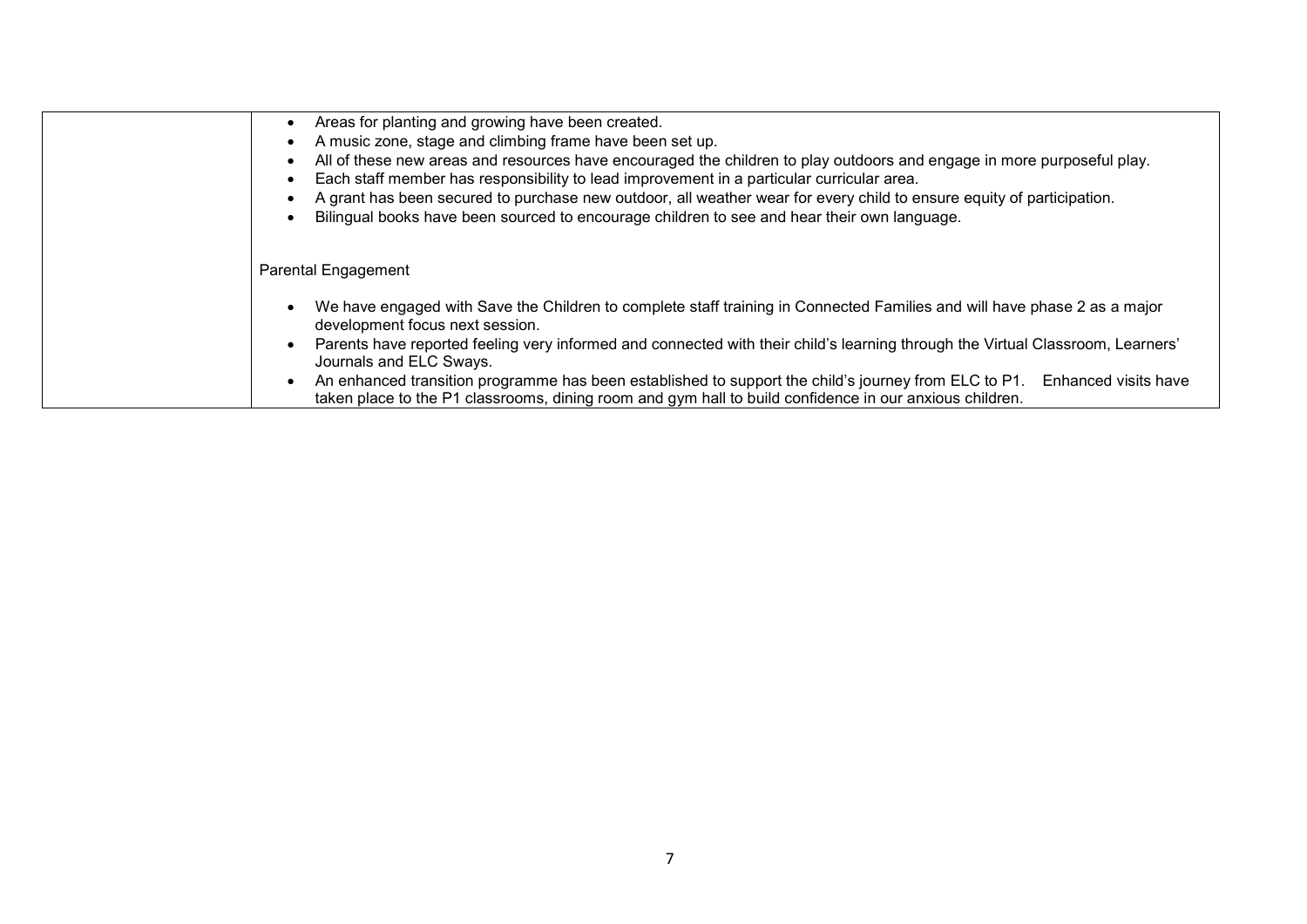| $\overline{3}$ .                                                                                                                                                                                                                   | We have made very good progress.                                                                                                                                                                                                                                                                                                                                                                                                                                                                                                                                                                                                                                                                                                                                                                                                                                                           |  |  |
|------------------------------------------------------------------------------------------------------------------------------------------------------------------------------------------------------------------------------------|--------------------------------------------------------------------------------------------------------------------------------------------------------------------------------------------------------------------------------------------------------------------------------------------------------------------------------------------------------------------------------------------------------------------------------------------------------------------------------------------------------------------------------------------------------------------------------------------------------------------------------------------------------------------------------------------------------------------------------------------------------------------------------------------------------------------------------------------------------------------------------------------|--|--|
| To improve children and<br>young people's health &<br>wellbeing<br>Our measurable outcome<br>for session 2020/21 was to<br>increase the number of<br>pupils self-assessing as<br>green on Shannari wheel<br>add GL assessment data | What did we do?<br>WL H&WB recovery plan was implemented across all stages of the schools.<br>$\bullet$<br>We gathered data to inform our planning around HWB to ensure we were addressing the needs of our children and their families<br>The School employed a part-time counselling service, Your Space, to support pupils/families who are experiencing trauma due to<br>school closures and /or loss or anxiety. Pupils have access through a referral system from home or school or alternatively can self-<br>refer to a lunchtime drop in session.                                                                                                                                                                                                                                                                                                                                 |  |  |
| NIF Driver(s):1,<br>School leadership<br>2Teacher professionalism<br>3 parental engagement<br>4 Assessment of children's<br>progress<br>6 performance information<br>NIF Driver(s):                                                | Evidence indicates the impact is:<br>$\bullet$<br>Learners completed PASS and HWB self- assessments and data indicates that, 86.91% of pupils are reporting themselves as<br>$\bullet$<br>Green in 'HWB which is equal to 85% + feeling positive about readiness to learn<br>The Parental Ethos Survey indicates 96.23% of our parents feel that our pupils are safe in school and 94.68% of children indicate<br>feeling safe at school<br>Resources introduced during school closure to enhance engagement have resulted in 90.43% of pupils agreeing that they are<br>encouraged to take responsibility for their own learning.<br>76.60% of learners feel included in decision making in school. Leader in Me has been introduced to further develop opportunities<br>for leadership<br>88.03% of our Learners indicate that they are encouraged to make healthy choices.<br>$\bullet$ |  |  |
| <b>ELC</b>                                                                                                                                                                                                                         | Good progress has been made in the development of Emotional Health and Well-being.                                                                                                                                                                                                                                                                                                                                                                                                                                                                                                                                                                                                                                                                                                                                                                                                         |  |  |
|                                                                                                                                                                                                                                    | What did we do and how did it impact on learners?                                                                                                                                                                                                                                                                                                                                                                                                                                                                                                                                                                                                                                                                                                                                                                                                                                          |  |  |
|                                                                                                                                                                                                                                    | Children have created SHANARRI characters which they use for a daily, check in. check up and check out activity which identifies<br>$\bullet$<br>how they are feeling.<br>Healthy snacks have been created following 'Healthy Plate' guidance<br>$\bullet$<br>Data from trackers indicate:<br>$\bullet$<br>95.65% of our children have indicated that they can display a range of gross motor skills<br>$\bullet$<br>91.03% indicated that they can form friendships with their peers<br>$\bullet$                                                                                                                                                                                                                                                                                                                                                                                         |  |  |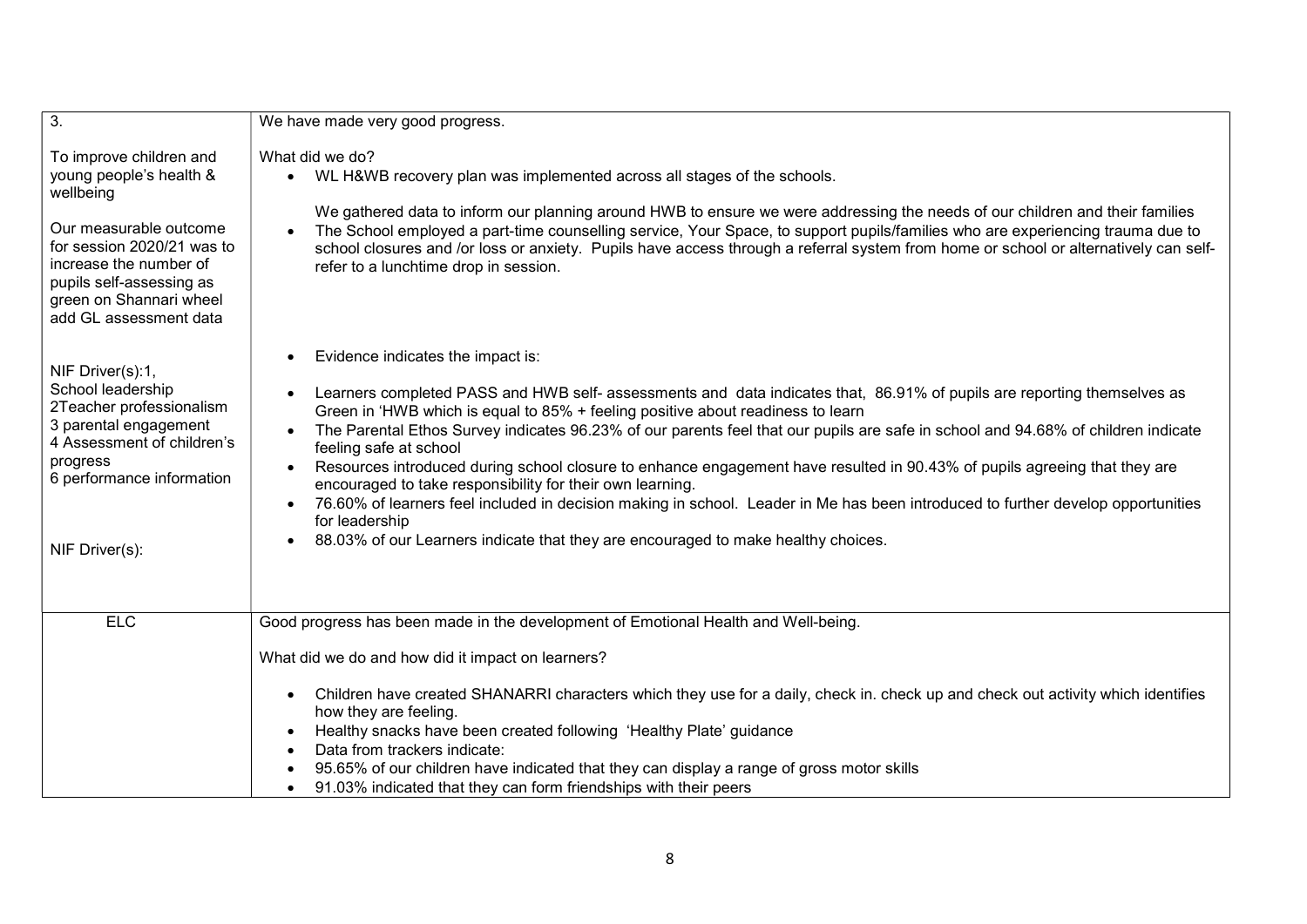|                                                                                                                                                                              | 82.61% of children indicate that they can express their needs and confidently ask for help if needed<br>$\bullet$<br>78.26% of children can successfully share and co-operate with other and are independent in a range of personal care routines.                                                                                                                                                                                                                                                                                                                                                                                                                                                                                                                                                                                                                                  |
|------------------------------------------------------------------------------------------------------------------------------------------------------------------------------|-------------------------------------------------------------------------------------------------------------------------------------------------------------------------------------------------------------------------------------------------------------------------------------------------------------------------------------------------------------------------------------------------------------------------------------------------------------------------------------------------------------------------------------------------------------------------------------------------------------------------------------------------------------------------------------------------------------------------------------------------------------------------------------------------------------------------------------------------------------------------------------|
| $\overline{4}$ .                                                                                                                                                             | We have made good progress.                                                                                                                                                                                                                                                                                                                                                                                                                                                                                                                                                                                                                                                                                                                                                                                                                                                         |
| To improve employability<br>skills, and sustained,<br>positive school-leaver<br>destinations for all young<br>people<br>Our measurable outcome<br>for session 2020/21 was to | What did we do?<br>Following on from the success of the Outstanding Teacher Programme, staff felt enthused and motivated to develop an Education<br>for the World of Work project with our children. They embarked upon CLPL with 'Leader in Me' for a three year cycle which is<br>based upon the 7 Habits for Success, linked directly to the school vision to, 'Dream, Believe, Endeavour, Achieve.' The focus<br>being on the development of Leadership Skills at school and in the wider community.<br>Each of the 7 Habits for success were introduced over a 7 day launch period<br>$\bullet$<br>Opportunities for Leadership within their classroom/school were identified and allocated<br>School Closure impacted on progress and therefore, this initiative will be re-launched in August 2021.                                                                          |
| NIF Driver(s):                                                                                                                                                               | Evidence indicates the impact is:                                                                                                                                                                                                                                                                                                                                                                                                                                                                                                                                                                                                                                                                                                                                                                                                                                                   |
|                                                                                                                                                                              | Learners are very motivated and enthusiastic about becoming school leaders and taking responsibility for aspects of school life<br>$\bullet$<br>Learners are using the language of Leader In Me and recognise they can be leaders of their own learning<br>$\bullet$<br>Learners are using the terminology of the 7 Habits in self-assessment of their own skills and abilities to set personal goals                                                                                                                                                                                                                                                                                                                                                                                                                                                                               |
| <b>ELC</b>                                                                                                                                                                   | What did we do and how did it impact on learners?                                                                                                                                                                                                                                                                                                                                                                                                                                                                                                                                                                                                                                                                                                                                                                                                                                   |
| To improve employability<br>skills and develop the<br>young workforce                                                                                                        | In normal circumstances, our children have regular visitors to talk to them about their jobs. This has not been possible this year and<br>staff have relied on online resources for People who help us input. Our children can describe the skills of known professionals, e.g.<br>school nurse and they are exposed to a wide range of opportunities to experience different roles with particular care taken over<br>gender stereotyping.<br>Strategies are in place to promote independence in our children, build collaborative play skills and through consultative planning<br>approaches contribute positively in directing their learning. They can engage in learning conversations about their areas of strength<br>and can identify areas for improvement.<br>Our data indicates that children are confident in new situations and can share and co-operate with others. |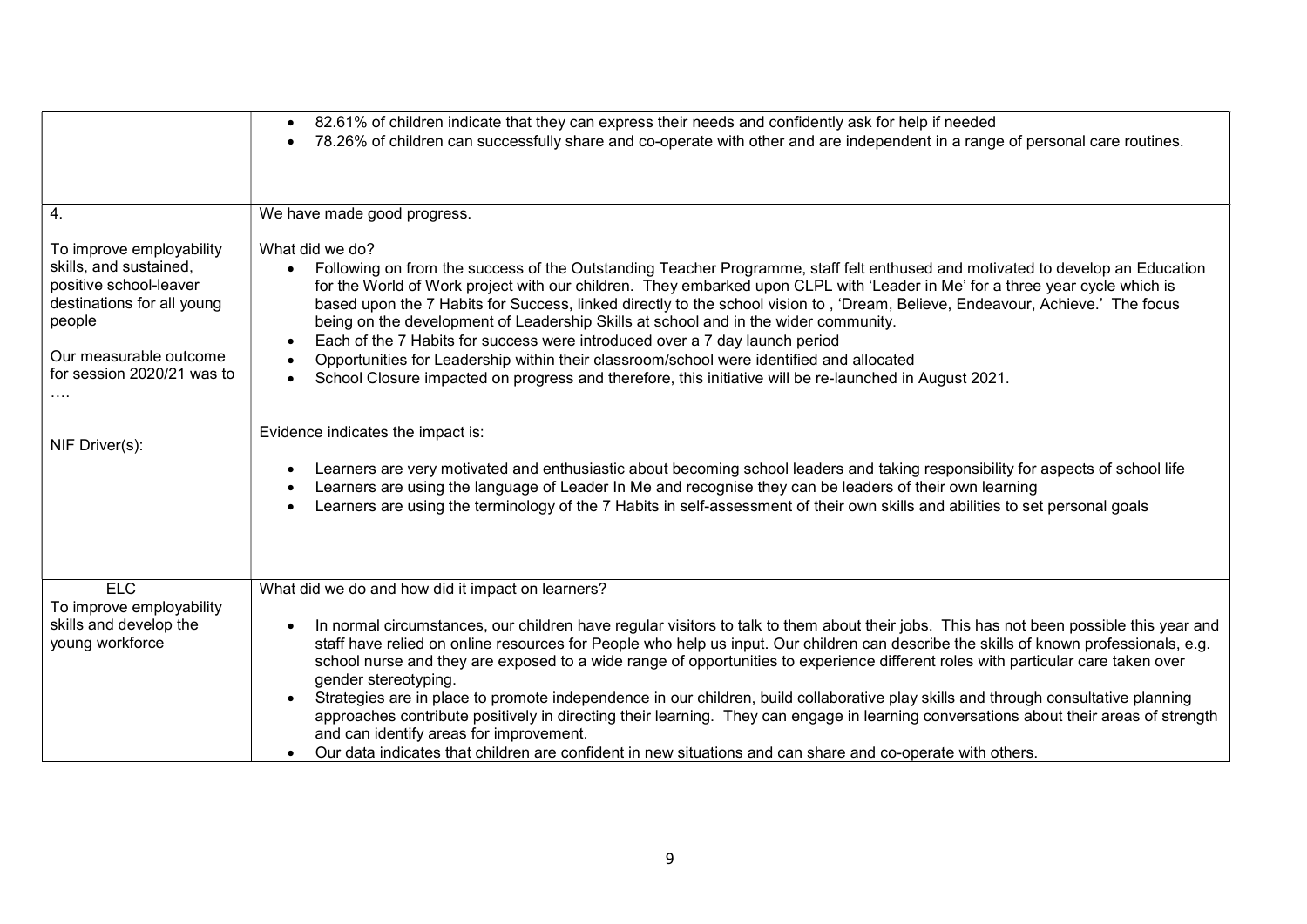#### Attendance and Exclusion Rates

Attendance rates have improved this session and currently are 97.87% for the school. There were no exclusions.

#### School's engagement with parents and other stakeholders in improvement planning and on reporting school performance

- The Parental Ethos Survey indicates 96.23% of our parents feel that our pupils are safe in school and 94.68% of children indicate feeling safe at school.
- 79.25 % of Parents indicated that the school is doing well to ensure their child's learning is progressing well and 88.03% of children have indicated that the school does well in making sure they are progressing well in their school work.
- Parental comments from engagement telephone conversations with the Head Teacher indicated very positive feedback on the provision of support and resources given to them by staff to support them in supporting their children to learn remotely.
- Parents were very positive about Seesaw and many requested a similar resource throughout the school.
- Learning Journals and Sways were used to keep parents informed of progress and to provide ideas and activities. There was an increase in the number of parents logging into Learning Journal accounts and leaving comments about learning.
- The Virtual Classroom was used in the ELC to provide regular information for parents
- Opportunities were created to involve parents, children and staff, in planning an enhanced transition programme.
- School performance data will be shared with parents in the SQR
- 22% of parents responded to WLC Ethos Survey and their comments were used to plan interventions for session 2021 2022.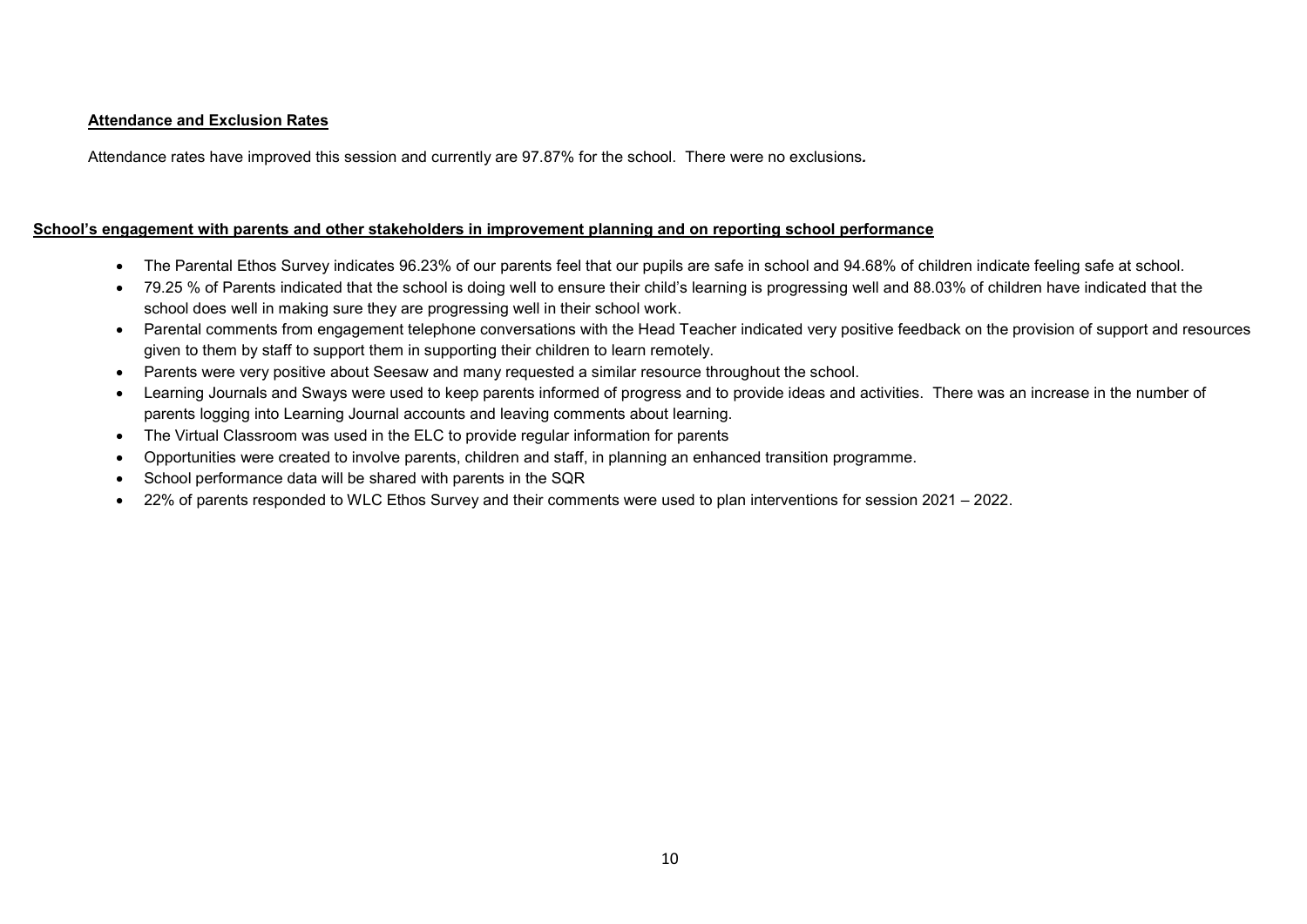#### Developing in Faith

─⊤

How we have 'Developed our Faith' at St Joseph's Primary School

Our school vision 'Every pupil engages in appropriate, rich learning opportunities which challenge and support them to reach their potential and be all they can be.' and values Justice, Hope and Love reflect the Gospel values and underpin our school culture and ethos. We thrive on positive relationships and respect the uniqueness of each individual.

 $\overline{\phantom{a}}$ 

| Developing in Faith<br><b>theme:</b> Honouring Jesus<br>Christ, as the Way, the Truth<br>and the Life.<br>2020/21: Our school<br>shows: a commitment to the<br>search for wisdom in life and<br>to the pursuit<br>of excellence through the<br>development of each<br>person's unique God-given<br>talent | What have we achieved?<br>School vision, values and aims demonstrate inclusion and commitment to recognising the uniqueness of each individual<br>$\bullet$<br>This is Our Faith is our Religious Education programme at all stages<br>$\bullet$<br>Through Bible stories and Gospel readings, we provide opportunities for pupils to come to know Jesus as a teacher - the Way,<br>the Truth and the Life.<br>God's Loving Plan is our relationship programme which follows Church guidance and uses the resources provided.<br>$\bullet$<br>Whole school focus on celebrating wider achievements of pupils<br>$\bullet$<br>GIRFEC and nurture principles underpin approaches to ensure that the needs of all children are being met<br>$\bullet$<br>Annual Catholic Education Week community mass and school activities<br>$\bullet$<br>Annual whole school celebrations on the Feast of St. Joseph.<br>Regular School assemblies have a religious element featuring prayer and reflection.<br>Daily opportunities for pupils to participate in prayer<br>$\bullet$<br>All classrooms have altars and there are other sacred spaces around the school.<br>Liturgical calendars in classrooms and are used to celebrate liturgical seasons, feast days and months of devotion<br>Parish and school work well together, SMT and class teachers liaise with Parish Pries,t Fr Sebastian and Deacon Ronnie to<br>support parents and children in preparing to receive Sacraments of Reconciliation in P3, Communion in P4 and Confirmation in P7 |
|-----------------------------------------------------------------------------------------------------------------------------------------------------------------------------------------------------------------------------------------------------------------------------------------------------------|------------------------------------------------------------------------------------------------------------------------------------------------------------------------------------------------------------------------------------------------------------------------------------------------------------------------------------------------------------------------------------------------------------------------------------------------------------------------------------------------------------------------------------------------------------------------------------------------------------------------------------------------------------------------------------------------------------------------------------------------------------------------------------------------------------------------------------------------------------------------------------------------------------------------------------------------------------------------------------------------------------------------------------------------------------------------------------------------------------------------------------------------------------------------------------------------------------------------------------------------------------------------------------------------------------------------------------------------------------------------------------------------------------------------------------------------------------------------------------------------------------------------------------------------|
|                                                                                                                                                                                                                                                                                                           | P7 Confirmation pupils prepare a fact file on their chosen Saint, giving reasons why they chose them.<br>Monthly whole school Mass in church<br>Engaging with Legion of Mary during May and October to participate in the Rosary in school.                                                                                                                                                                                                                                                                                                                                                                                                                                                                                                                                                                                                                                                                                                                                                                                                                                                                                                                                                                                                                                                                                                                                                                                                                                                                                                    |
|                                                                                                                                                                                                                                                                                                           | Work with St Vincent De Paul group to support vulnerable families and children                                                                                                                                                                                                                                                                                                                                                                                                                                                                                                                                                                                                                                                                                                                                                                                                                                                                                                                                                                                                                                                                                                                                                                                                                                                                                                                                                                                                                                                                 |
|                                                                                                                                                                                                                                                                                                           | Opportunities for all pupils to take on leadership roles to develop the 7 Habits of Success to develop life skills -Leader in Me<br>Established relationship with School in Tanzania, provided a lap top to facilitate link to work together on UN Global development<br>goals                                                                                                                                                                                                                                                                                                                                                                                                                                                                                                                                                                                                                                                                                                                                                                                                                                                                                                                                                                                                                                                                                                                                                                                                                                                                 |
|                                                                                                                                                                                                                                                                                                           | Our priorities for next session will be:<br>Develop Prayer Book for each class with a calendar for using each prayer<br>Extend partnership working with school in Tanzania                                                                                                                                                                                                                                                                                                                                                                                                                                                                                                                                                                                                                                                                                                                                                                                                                                                                                                                                                                                                                                                                                                                                                                                                                                                                                                                                                                     |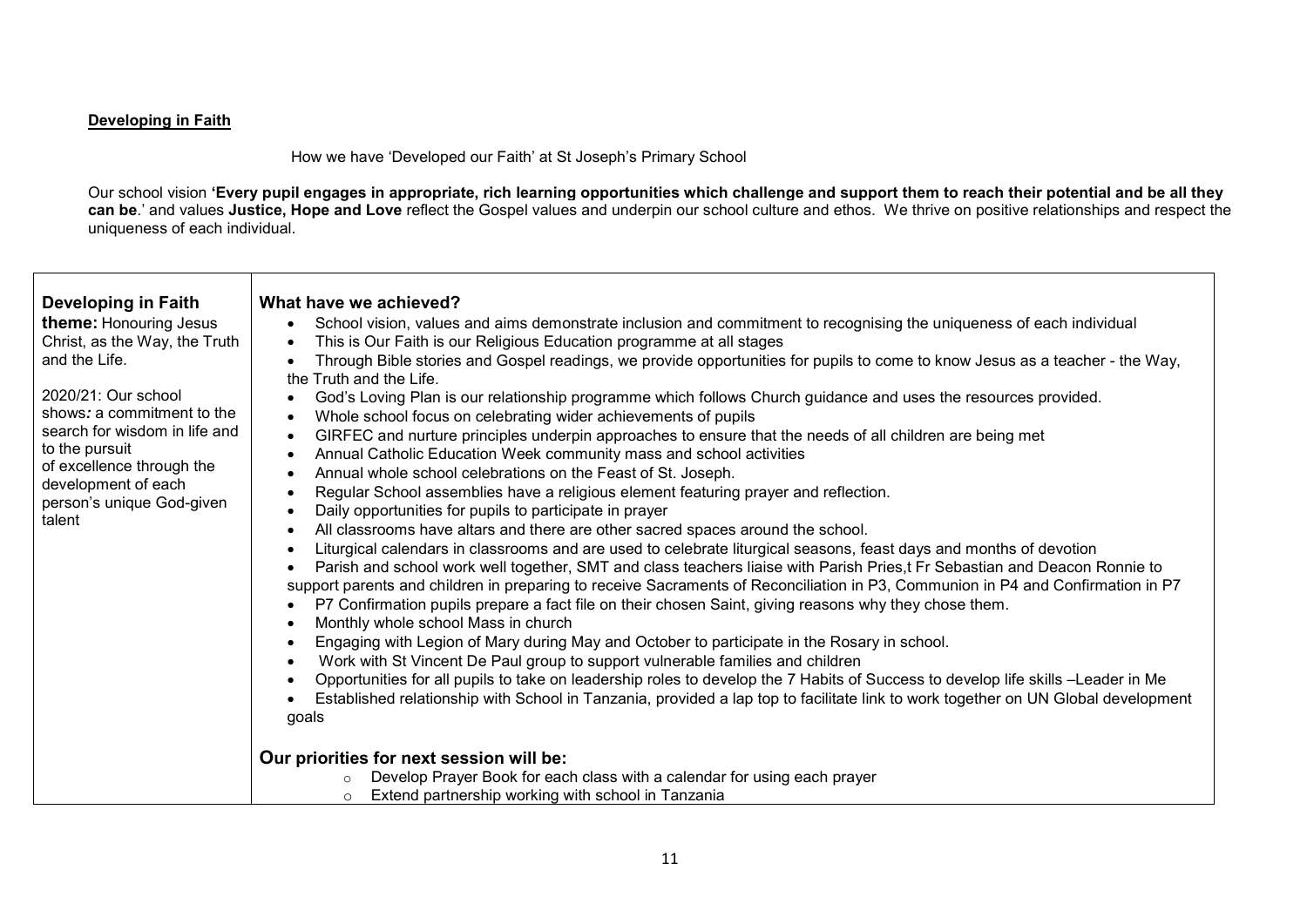|  | Further develop leadership roles.      |
|--|----------------------------------------|
|  | DIF theme: Celebrating and Worshipping |
|  | Pope Francis Faith Award               |
|  |                                        |

#### Our Wider Achievements this year including successes at the time of Remote Learning

During a year where access to school by partners was limited and pupils were working in groupings, creative ways of providing opportunities for wider achievement were sought. Many of our partners were able to switch to remote learning using TEAMS. We were able to continue to work with Imaginate Theatre Group to complete staff CLPL, create and view a drama production and participate in viewing drama productions. All pupils were able to watch an online Pantomine at Christmas.

We engaged in an online programme of animal studies with Five Sisters Zoo on line.

We engaged with Active Primary staff to participate in sporting festivals. PE staff created many new and challenging outdoor learning opportunities.

Pupils engaged online with authors to discuss writing techniques and ideas for stories.

Online STEM and Sways of Christmas were shared with pupils and Stop Motion techniques developed.

The school introduced a wide range of online resources to support learning across the curriculum and at home.